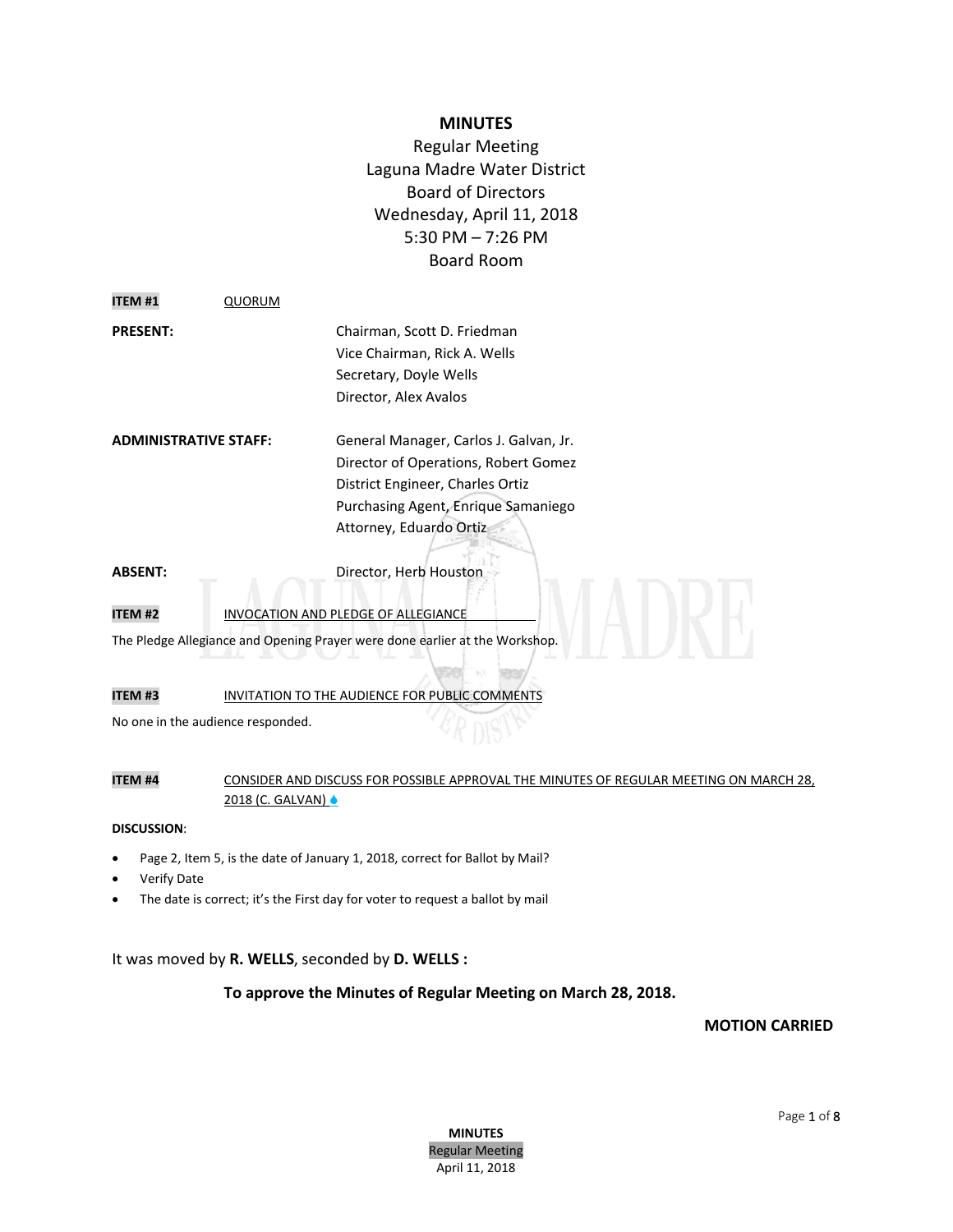## **ITEM #5** CONSIDER AND DISCUSS FOR POSSIBLE APPROVAL THE AUDIT REPORT OF LAGUNA MADRE WATER DISTRICT FINANCIAL STATEMENTS FOR THE FISCAL YEAR ENDED SEPTEMBER 30, 2017 (C. GALVAN) .

#### **REPORT:**

- Presentation by Carlos Barrera, with Carr Riggs & Ingram, followed by questions and answers and copies of Financial Statements handed out. Met with Audit Committee before the Regular Meeting
- Clean opinion, the financial statements present fairly, in all material respects, the financial position of the governmental activities and each major fund of the District as of September 30, 2017
- Revenues, Expenditures, and Excess of revenues over expenditure

On a motion made by **D. WELLS**, seconded by **R. WELLS**:

# **To approve the Audit Report of Laguna Madre Water District Financial Statements for the Fiscal Year ended September 30, 2017.**

## **MOTION CARRIED**

## **ITEM #6** CONSIDER AND DISCUSS FOR POSSIBLE APPROVAL PROPOSAL FROM INTERTEK PSI FOR WATER PLANT 2 RESIDUALS MANAGEMENT AND PORT ISABEL MONOFILL GROUNDWATER MONITORING (C. ORTIZ)

#### **DISCUSSION:**

- 2 Proposals combined for this request
- Proposal for Water Plant 2 Residuals Management Soil and Sludge Spoil Sampling with a total of \$7,784.25
- Proposal for Port Isabel Monofill Groundwater Monitoring Additional Monitoring Well and Groundwater Monitoring Well Sampling @ Port Isabel Wastewater Treatment Plant with a total of \$15,387.00

On a motion made by **D. WELLS**, seconded by **R. WELLS**:

# **To approve the proposal from Intertek PSI for Water Plant 2 Residuals Management and Port Isabel Monofill Groundwater Monitoring.**

## **MOTION CARRIED**

### **ITEM #7 GENERAL MANAGER'S REPORT**

ODOR CONTROL WORKSHOP - MAY 9, 2018

#### **REPORT:**

- Workshop topic for feedback from Staff who attended the Water Environment Federation Odors and Air Pollutants conference, in Portland, Oregon
- Workshop time @ 4 PM

**GENERAL MANAGER'S REPORT**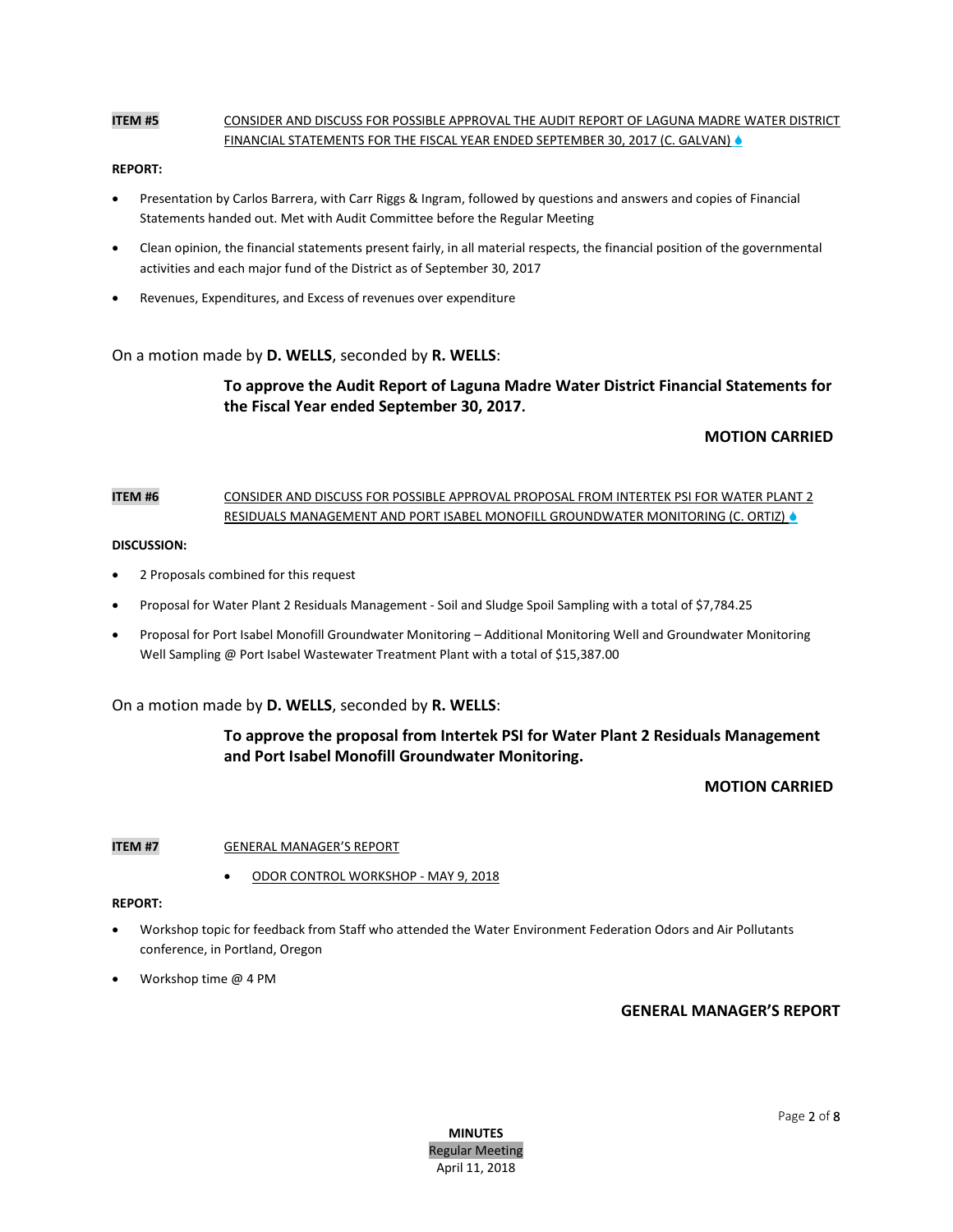## **ITEM #8** DISTRICT ENGINEER'S REPORT

- CAPITAL PROJECTS UPDATE FROM DECEMBER 6, 2017 WORKSHOP
- STATE FISCAL YEAR 2018 CLEAN WATER STATE REVOLVING FUND (CWSRF) APPLICATION INVITATION .
- PROPOSITION 2: SEAWATER DESALINATION, DISTRIBUTION, AND CONCENTRATE DISPOSAL (\$15,655,000)

## **REPORT:**

- Monofill Methane Monitors: 30-day advertisement starting on April 15; will present bid on May 23
- Water Plant 2 Sludge Drying Basins: received an invitation for funding; submitting a financial application; April 16, Preapplication telephone conference with the State
- Water meter system upgrade: making good progress, pursue a pipe replacement through finance
- Lift Station Rehab: Using the state money to pay for engineering phase for lift station design
- Maintenance Control: Isla Blanca WWTP, Unfunded, at the same time actual flows are much lower than state capacity. Major improvements not required at this time
- Andy Bowie WWTP new headworks for grit removal, Andy Bowie WWTP energy efficiency improvements, and Isla Blanca WWTP grit Removal: Unfunded, projects deferred
- Odor Control Plan addressed at the Workshop on May 9, 2018, @ 4 PM
- Long Island Village (LIV): Hiring their engineer to update construction cost estimates. As per Dan Jackson, one method of finding a way for LIV to fund its capital improvements is to create a special district for them. Its additional paperwork but a process that could work
- Application invitation letter: made request for 4.99 million to cover holding sludge tank and 18 lift stations; scheduled preapplication conference for April 17; followed by a trip to Austin to have a kick-off meeting with Texas Water Development Board, financial application done by the next 30 days.
- Proposition 2: Project is on hold. A company wants to meet on April 24, preliminary discussion.

#### **RESULTS:**

 For proposition 2: seawater desalination, distribution, and concentrate disposal (\$15,655,000) D. Wells is attending the preliminary discussion meeting on April 24.

### **DISTRICT ENGINEER'S REPORT**

### **ITEM #9** DIRECTOR OF OPERATION'S REPORT

### MONTHLY REPORT

#### **REPORT:**

- For March 2018: Total of 337 calls to Customer Service on Service Orders for the Distribution Department
- A total of 80 for the Collection Department, most were preventive maintenance

## **DIRECTOR OF OPERATION'S REPORT**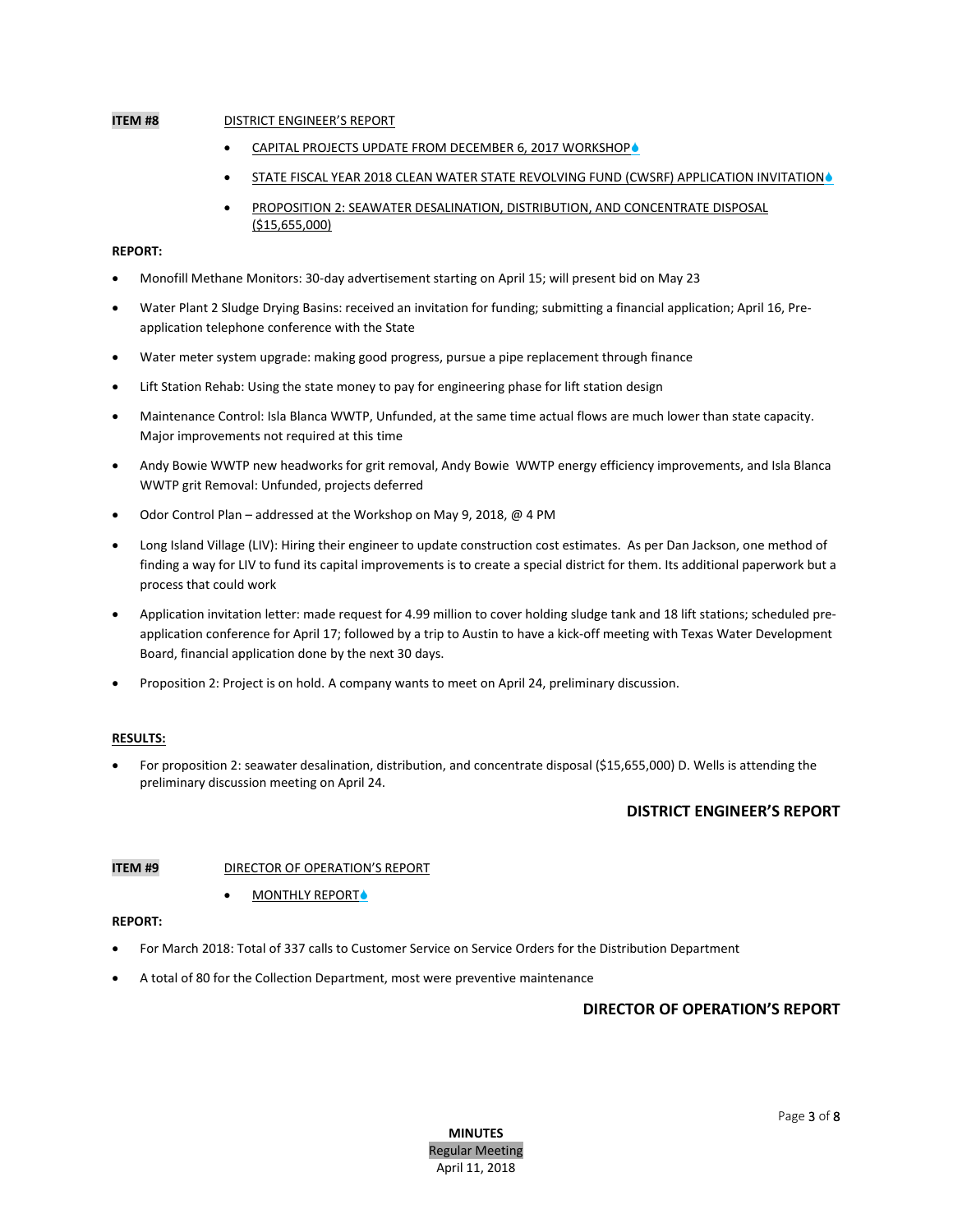# **ITEM #10** CONSIDER AND REMOVE FROM THE TABLE THE FOLLOWING ITEM TABLED AT THE REGULAR MEETING ON MARCH 28, 2018: CONSIDER AND DISCUSS FOR POSSIBLE APPROVAL PURCHASE OF RAW WATER PUMP (BID # WP-18-3-02).

It was moved by **D. WELLS**, seconded by **A. AVALOS:**

# **Approval to remove item tabled at the Regular Meeting on March 28, 2018: Consider and discuss for possible approval purchase of Raw Water Pump (Bid # Wp-18-3-02).**

# **MOTION CARRIED**

## **ITEM #11** CONSIDER AND DISCUSS FOR POSSIBLE APPROVAL PURCHASE OF RAW WATER PUMP (BID # WP-18-3-02) (E. SAMANIEGO) ●

## **DISCUSSION:**

- Tabled at the last meeting on why the pump is needed.
- Water Plant Manager present for questions and answers. The raw water pump is for Water Plant 2. Pumps manufactured 25 years ago. Three pumps needed out of the four pumps and motor sets. Keeping pump as a spare backup pump
- Has pump been examined? Visually inspected? Details of accurate measures discussed
- Bid recommendation: to award Pump Group, Inc. with a total of \$14,927.00

On a motion made by, **D. WELLS**, seconded by **A. AVALOS**:

## **To approve the purchase of Raw Water Pump.**

# **MOTION CARRIED**

**ITEM #12** CONSIDER AND REMOVE FROM THE TABLE THE FOLLOWING ITEM TABLED AT THE REGULAR MEETING ON MARCH 28, 2018: CONSIDER AND DISCUSS FOR POSSIBLE APPROVAL PURCHASE OF AIR SUPPLY MATERIAL FOR ANDIE BOWIE WWTP (BID # WW-18-3-04).

It was moved by **A. AVALOS**, seconded by **R. WELLS:**

**Approval to remove item tabled at the Regular Meeting on March 28, 2018: Consider and discuss for possible approval purchase of air supply material for Andie Bowie WWTP (Bid # WW-18-3-04).** 

## **MOTION CARRIED**

**AGAINST: D. WELLS**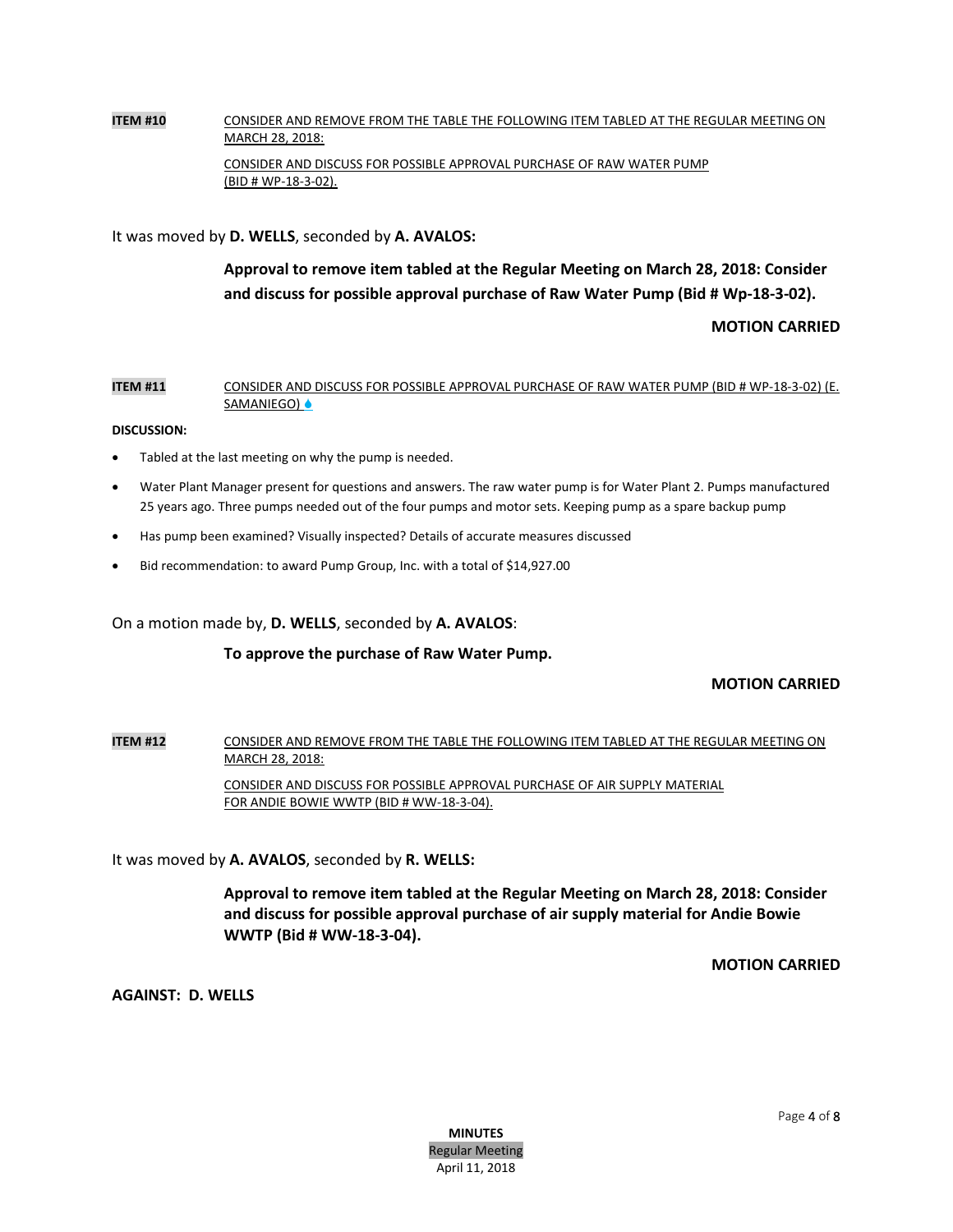## **ITEM #13** CONSIDER AND DISCUSS FOR POSSIBLE APPROVAL PURCHASE OF AIR SUPPLY MATERIAL FOR ANDIE BOWIE WWTP (BID # WW-18-3-04) (E. SAMANIEGO)

#### **DISCUSSION:**

- Tabled at the last meeting, requesting changes to the specs
- The Item got tabled, still in the bidding process and no supporting documents available
- Will present at the next regularly scheduled meeting

On a motion made by **A. AVALOS**, seconded by **R. WELLS**:

#### **Motion to table.**

### **MOTION CARRIED, TABLED**

#### **RESULTS:**

Item deferred to the next regularly scheduled meeting on May 9, 2018.

**ITEM #14** CONSIDER AND REMOVE FROM THE TABLE THE FOLLOWING ITEM TABLED AT THE REGULAR MEETING ON MARCH 28, 2018:

> CONSIDER AND DISCUSS FOR POSSIBLE APPROVAL PURCHASE OF TIMEKEEPING SYSTEM (BID # TIME KEEPING SYSTEM).

## It was moved by **A, AVALOS**, seconded by **R. WELLS:**

**Approval to remove item tabled at the Regular Meeting on March 28, 2018: Consider and discuss for possible approval purchase of Timekeeping system (Bid # Timekeeping System).**

## **MOTION CARRIED**

## **AGAINST: D. WELLS**

## **ITEM #15** CONSIDER AND DISCUSS FOR POSSIBLE APPROVAL PURCHASE OF TIMEKEEPING SYSTEM (BID # TIME KEEPING SYSTEM) (E. SAMANIEGO) ♦

#### **DISCUSSION:**

- Comments from the last meeting to contact new Director of Finance, scheduled a conference call to discuss timekeeping system (experience). Contacted G5, they use timecards and don't have a timekeeping system in place
- G5 needed more time to provide a quote
- A lot of Government entities use Tyler Technologies Systems
- Human Resources Administrator gave concerns about the current Timekeeping System and Payroll Process
- District currently uses punchin timecards and clock in and out. The new system is an electronic login and compatible with current software. New Director of Finance gave positive feedback of Tyler Technologies Timekeeping System
- Bid Recommendation: to award the contract to Tyler Technologies
- Good advancement and will save money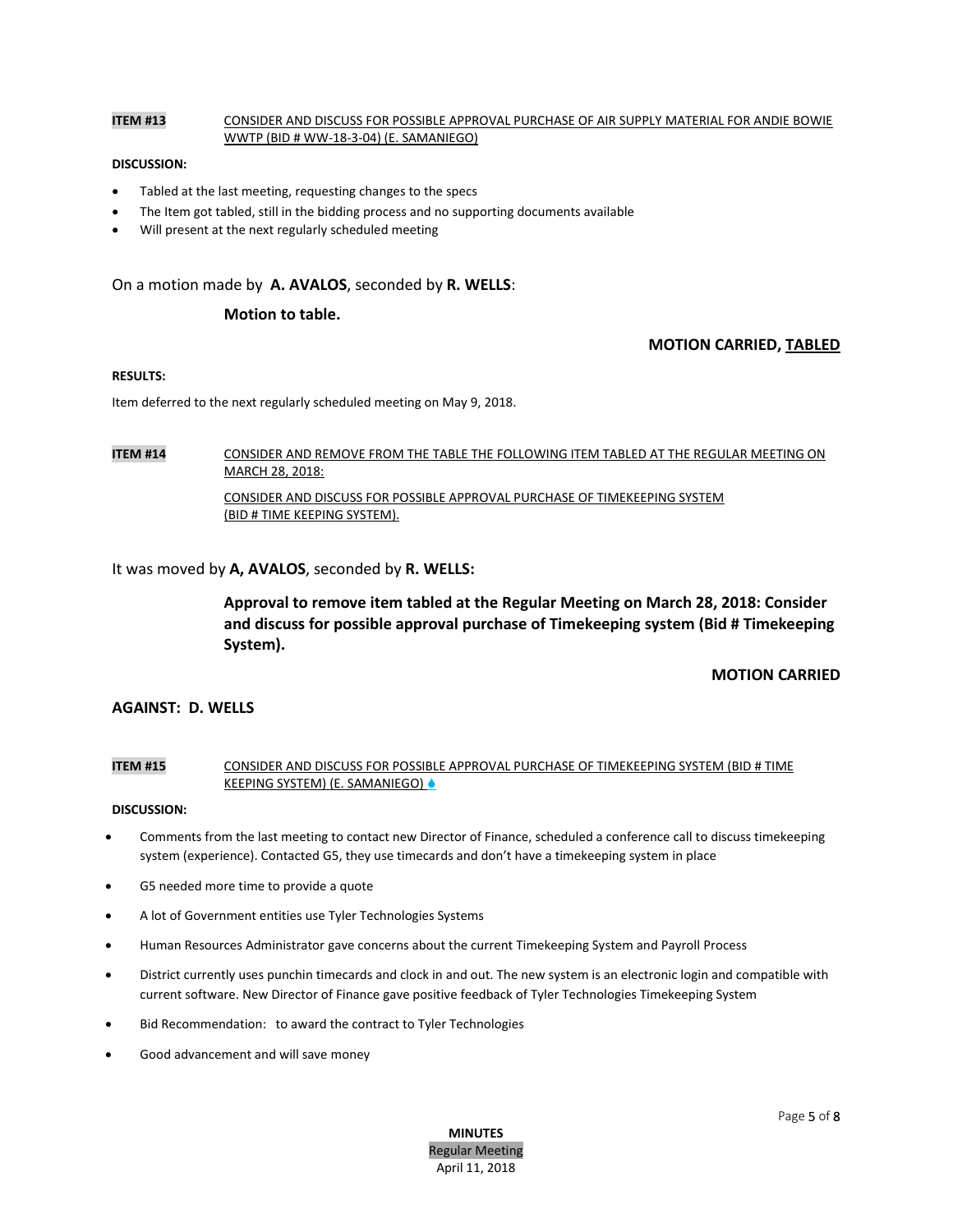## **ITEM #15 CONTINUED**

## On a motion made by **A. AVALOS**, seconded by **D. WELLS**:

## **To contract Tyler Technologies**.

## **MOTION CARRIED**

**FOR DISCUSSION ONLY**

#### **ITEM #16** CONSIDER AND DISCUSS METER REPORT (R. GOMEZ) &

#### **DISCUSSION:**

- The report was Staff's input and written on their behalf on the District's Meters and Meters System
- Current Meter System Purchased in 2006 and operated on a system that is obsolete. If keeping this system, need to move onto the Beacon System and the cost is around \$15,000.
- Currently, the District has 7,270 meters; 5,355 meters are 11 to 12 years old. A few meters are not operable
- The current system does not provide information needed for our customers
- What about the meters that are sitting on the shelf?
- Recommendation to schedule a workshop

#### **RESULTS:**

Give updated report to Ferguson Waterworks and schedule Ferguson to attend Workshop on May 9.

## **ITEM #17** CONSIDER AND DISCUSS FOR POSSIBLE APPROVAL OF MOVING FORWARD WITH FERGUSON WATERWORKS AMI METER SOLUTION TO INCLUDE LEAK DETECTION AND REMOTE SHUTOFF (R. GOMEZ) &

#### **DISCUSSION:**

The Board agreed to take no action and schedule a workshop

## **NO ACTION**

#### **RESULTS:**

Workshop before the Regular Meeting on May 9, 2018, at 4 PM

## **ITEM #18** CONSIDER AND DISCUSS FOR POSSIBLE APPROVAL CHANGE ORDER NO. 2 WITH CSA CONSTRUCTION, INC. FOR CONTRACT TIME EXTENSION, PORT ISABEL WASTEWATER TREATMENT FACILITY MODIFICATIONS (C. ORTIZ) ●

#### **DISCUSSION:**

- Increase in contract time: 90 days at no cost to be able to complete the work
- District Engineer and General Manager satisfied with time requested? Yes.

On a motion made by **D. WELLS**, seconded by **A. AVALOS**:

# **Move to approve.** MOTION CARRIED

**MINUTES** Regular Meeting April 11, 2018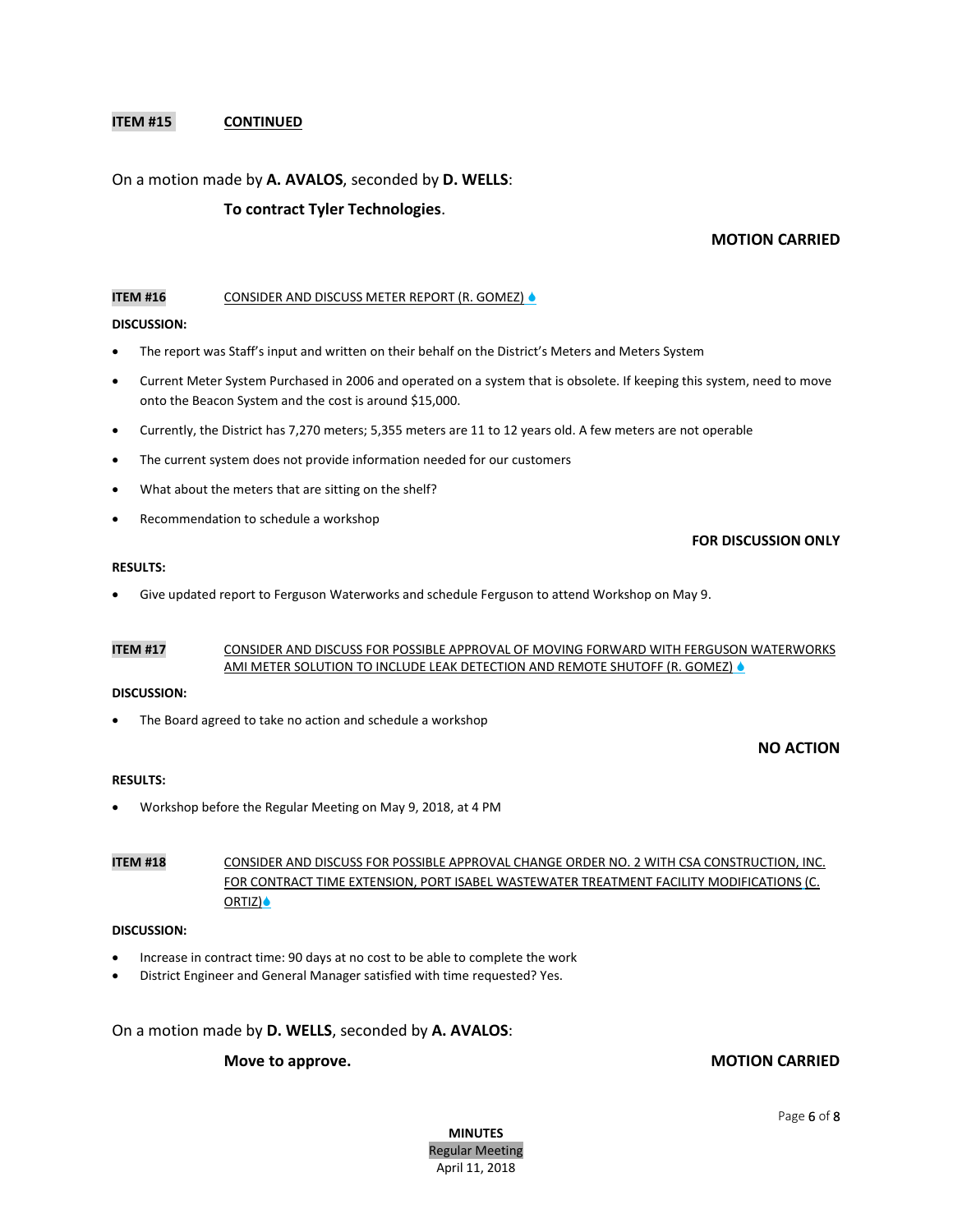## **ITEM #19** CONSIDER AND DISCUSS FOR POSSIBLE APPROVAL FINANCIAL REPORT FOR FEBRUARY 2018 (R. GOMEZ) &

## **RESULTS:**

- No comments
- Financial Reports for February 2018 got approved as presented

On a motion made by **D. WELLS**, seconded by **A. AVALOS**:

## **Move to approve all.**

# **MOTION CARRIED**

## **ITEM #20** CONSIDER AND REVIEW EXPENDITURES FOR MARCH 16-31, 2018 (C. GALVAN)  $\triangle$

### **RESULTS:**

There were no comments on expenditures. The Board acknowledged the expenditures

## **FOR DISCUSSION ONLY**

## **ITEM #21** EXECUTIVE SESSION PERMITTED BY THE OPEN MEETING ACT, V.T.C.A., GOVERNMENT CODE SECTION 551.001 ET. SEQ., UNDER SECTION 551.071, CONSULTATION WITH ATTORNEY; SECTION 551.072, DELIBERATION ABOUT REAL PROPERTY

- A. DISCUSS ON POSSIBLE 9.6 PLUS LAND FOR PURCHASE IN PORT ISABEL .
- **B.** DISCUSS BOUNDARY OF LAGUNA MADRE WATER DISTRICT MAINTENANCE YARD ON WOODY LN, PORT ISABEL.
- **C.** CONSIDER AND DISCUSS AGREEMENT AMENDING AND SUPPLEMENTING THE 1985 AGREEMENT FOR THE RESOLUTION OF POTENTIAL LITIGATION AND CONVEYANCE OF INTERESTS IN REAL PROPERTY AT PORT ISABEL WASTEWATER TREATMENT PLANT.<sup>6</sup>

It was moved by **A. AVALOS**, seconded by **R. WELLS:**

## **To go into executive session at 6:56 PM.**

**MOTION CARRIED**

The **BOARD** took a short recess before going into Executive Session.

It was moved by **R. WELLS**, seconded by **A. AVALOS:**

**To come out of executive session at 7:25 PM.**

**MOTION CARRIED**

## **ITEM #22** CONSIDERATION AND ACTION ON EXECUTIVE SESSION ITEMS, IF NECESSARY

Executive Session results are listed below.

**MINUTES** Regular Meeting April 11, 2018